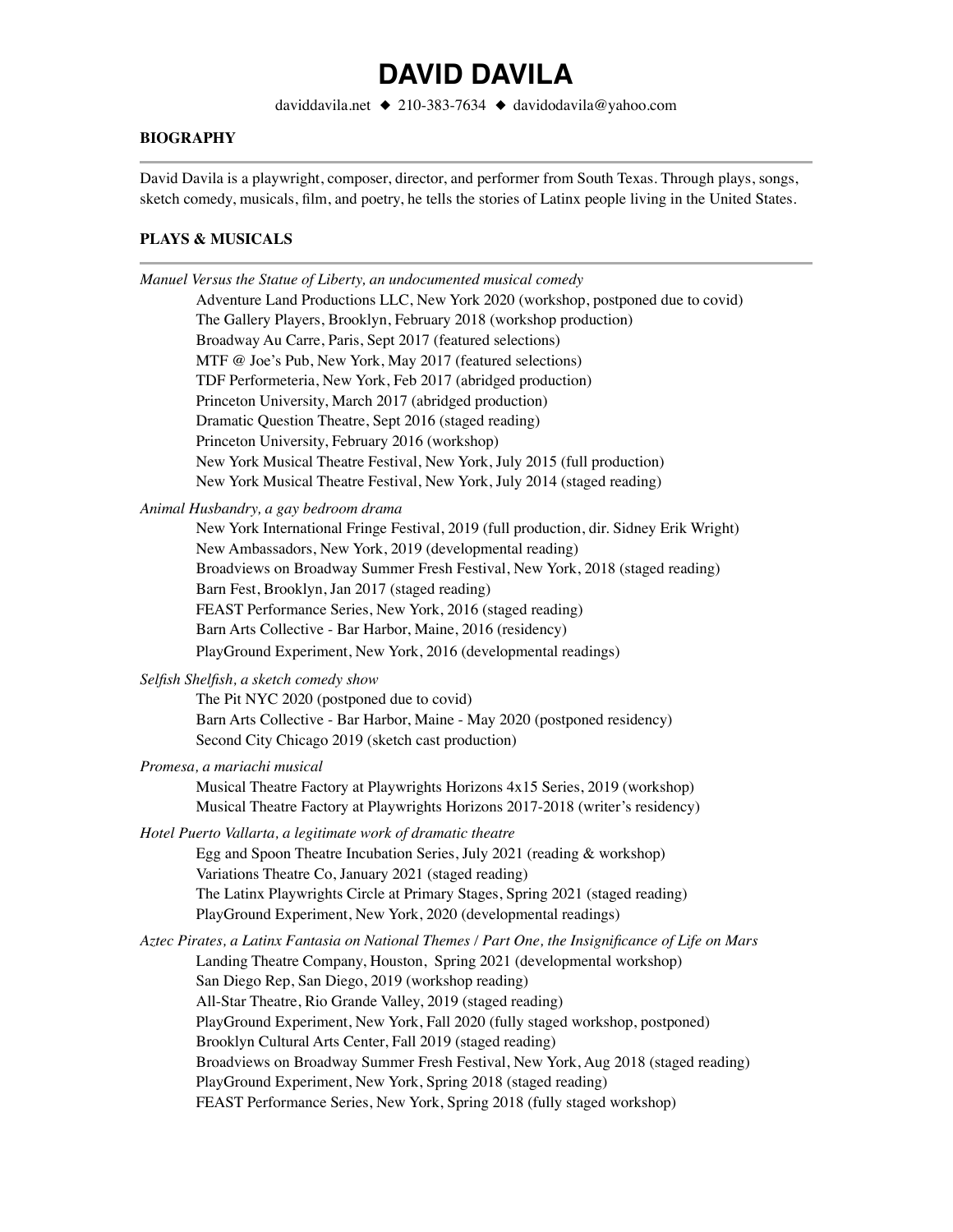| Aztec Pirates, a Latinx Fantasia on National Themes / Part Two, the Inequity of Sacrifice                                                      |  |
|------------------------------------------------------------------------------------------------------------------------------------------------|--|
| Playwrights Realm, Spring 2021 (mentor script program)                                                                                         |  |
| Brooklyn Cultural Arts Center, Spring 2021 (staged reading)                                                                                    |  |
| PlayGround Experiment, New York, Spring 2020 (staged reading)<br>The Latinx Playwrights Circle at Primary Stages, Summer 2020 (staged reading) |  |
|                                                                                                                                                |  |
| Adan y Julio y la Frontera 2003, a play with music                                                                                             |  |
| Variations Theatre Co, New Jersey, 2021 (staged reading)<br>Viva Theatre Co, San Antonio, 2013 (staged reading)                                |  |
| Lone Star Theatre Co, New York, September 2012 (staged reading)                                                                                |  |
| University of Texas Pan American, December 2011 (staged reading)                                                                               |  |
| Butt Babies Never Live, a poetry cycle performance piece<br>Poetic Theatre Production - March 2018 (reading)                                   |  |
| Morning in America, a collection of monologues about 11-9-2016                                                                                 |  |
| Primary Stages at Cherry Lane Theatre, New York, March 2017 (full production)                                                                  |  |
| Pyramid, a one-act musical adventure                                                                                                           |  |
| Lincoln Center, Across a Crowded Room Series, August 2015 (staged reading)                                                                     |  |
| The Magic Time Machine, a song-cycle                                                                                                           |  |
| Texas Sings Festival, Jan 2017 (concert)                                                                                                       |  |
| The Laurie Beechman Theatre, New York, January 2016 (concert)                                                                                  |  |
| Vox Pop, a musical parable                                                                                                                     |  |
| Musical Theatre Factory 4x15 Series, New York, February 2015 (workshop)                                                                        |  |
| New Musicals @ 54 Below, New York, November 2014 (concert)                                                                                     |  |
| The Mesquite Tree, an American Tragedy                                                                                                         |  |
| PlayGround Experiment, New York, 2021 (staged reading)<br>The Latinx Playwrights Circle at Primary Stages, Spring 2021 (staged reading)        |  |
| Men of God, a new play                                                                                                                         |  |
| Lone Star Theatre Co, New York, October 2014 (staged reading)                                                                                  |  |
| Primary Stages ESPA, 2013-2014 (developmental readings)                                                                                        |  |
| The Capitol Plays                                                                                                                              |  |
| Lone Star Theatre Co, New York, May 2014 (full production)                                                                                     |  |
| Tales from Highway 281, a song cycle                                                                                                           |  |
| Intar Theatre Co, New York, November 2013 (concert)                                                                                            |  |
| #52songs: a song cycle                                                                                                                         |  |
| Laurie Beechman Theatre 2013 & 2015(concert)                                                                                                   |  |
| West End Lounge 2013 (concert)                                                                                                                 |  |
| The Underground 2013 (concert)                                                                                                                 |  |
| The Triad 2012 (concert)                                                                                                                       |  |
| Occupy the musical (with 8 other writers)<br>Primary Stages (ESPA) 2012 (staged reading)                                                       |  |
| Fucking Beautiful, a song cycle                                                                                                                |  |
| Broadway sings for Pride 2014, 2016, 2019 (selections performed)<br>Laurie Beechman Theatre 2013 (selections performed)                        |  |
| Credo, a new play                                                                                                                              |  |
| Primary Stages (ESPA), New York, September 2011 (staged reading)                                                                               |  |
| Recuerdos of my Life, a poetry cycle performance play                                                                                          |  |
| University of Texas Pan American 2003 (public reading)                                                                                         |  |
|                                                                                                                                                |  |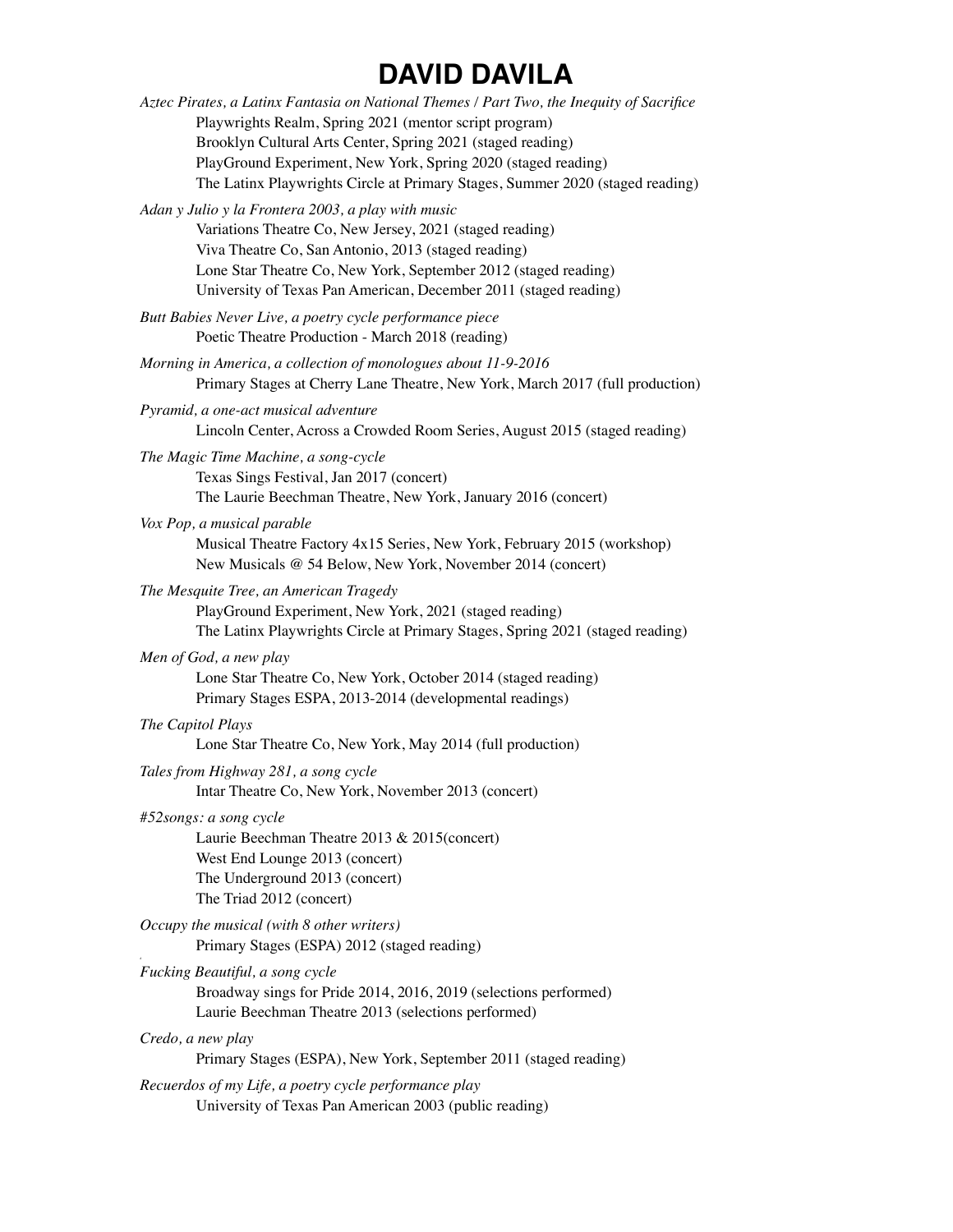#### **Short plays:**

*Tree Tales* - Prospect Theatre Co 2021 *ICE Agents* - The Second City Chicago 2019 *Princess Party* - The Second City Chicago 2019 *Red Light / Green Light* - NY MADNESS 2018 *Woman on the A* - Primary Stages (at Cherry Lane Theatre) 2017 *If they Come for Me in the Morning they will Come for You at Night -* Lone Star Theatre 2017 *Flag Day* - Primary Stages (ESPA studios) 2016 *Business Lunch* - PlayGround Experiment 2015 *The Last Virgin in School* - Lone Star Theatre 2015 *For Every Action there is an Equal and Opposite Reaction* - NY MADNESS 2014 *Attack of the Castro Clones* - Lone Star Theatre 2014 *Watch Us Sit In: Live* - Lone Star Theatre 2014 *Wine and the Way We Embrace* - Primary Stages (ESPA studios) 2011

#### **AWARDS & RESIDENCIES**

| 2021    | Playwrights Horizons Non-Profit Artist Grant                            |
|---------|-------------------------------------------------------------------------|
| 2021    | New American Voices National Playwriting Award, Landing Theatre Company |
| 2021    | Official Selection, Egg & Spoon Incubation Series                       |
| 2021    | InkProject at Raleigh Little Theatre, Artist in Residence               |
| 2021    | Orchard Project shortlist                                               |
| 2021    | Semi-Finalist, The Playwrights Foundation BAPF                          |
| 2021    | Semi-Finalist, Sin Muros Latinx Playwrights Festival                    |
| 2020    | Barn Arts Maine, Artist in Residence                                    |
| 2019    | Official Selection, San Diego Rep New Play Festival                     |
| 2019    | <b>CDMX Cultural Research Grant</b>                                     |
| 2017-18 | Musical Theatre Factory at Playwrights Horizons, Writer Residency       |
| 2016-17 | Askins Playwriting Fellow                                               |
| 2016    | Barn Arts Maine, Artist in Residence                                    |
| 2016    | Finalist, O'Neill National Musical Theatre Conference                   |
| 2015    | The Yip Harburg Award for Lyrics                                        |
| 2015    | Social Relevance and Impact Award, New York Musical Festival            |
| 2015    | Best Musical (nomination), New York Musical Festival                    |
| 2015    | Best New Song for "Contender," New York Musical Festival                |
| 2014    | Developmental Reading Series Award, New York Musical Festival           |
| 2013    | Semi-Finalist, O'Neill National Playwriting Conference                  |
| 2012    | Rockwell Scholar, Primary Stages Theatre Company                        |

#### **TV & FILM**

| Most Likely To, the series | Creator, Head-Writer, Producer (post-production)   |
|----------------------------|----------------------------------------------------|
| Rent-A-Dad (short)         | Writer, Director, Editor, Star (post-production)   |
| Cubtaro, the series        | Writer, Director, Editor, Composer, Producer, Star |
| Sugar Parents, the series  | Writer, Director, Producer (post-production)       |
| The Voyeur (short)         | Writer, Director, Editor, Producer                 |
| What's Your Name? (short)  | Writer, Director, Editor, Producer                 |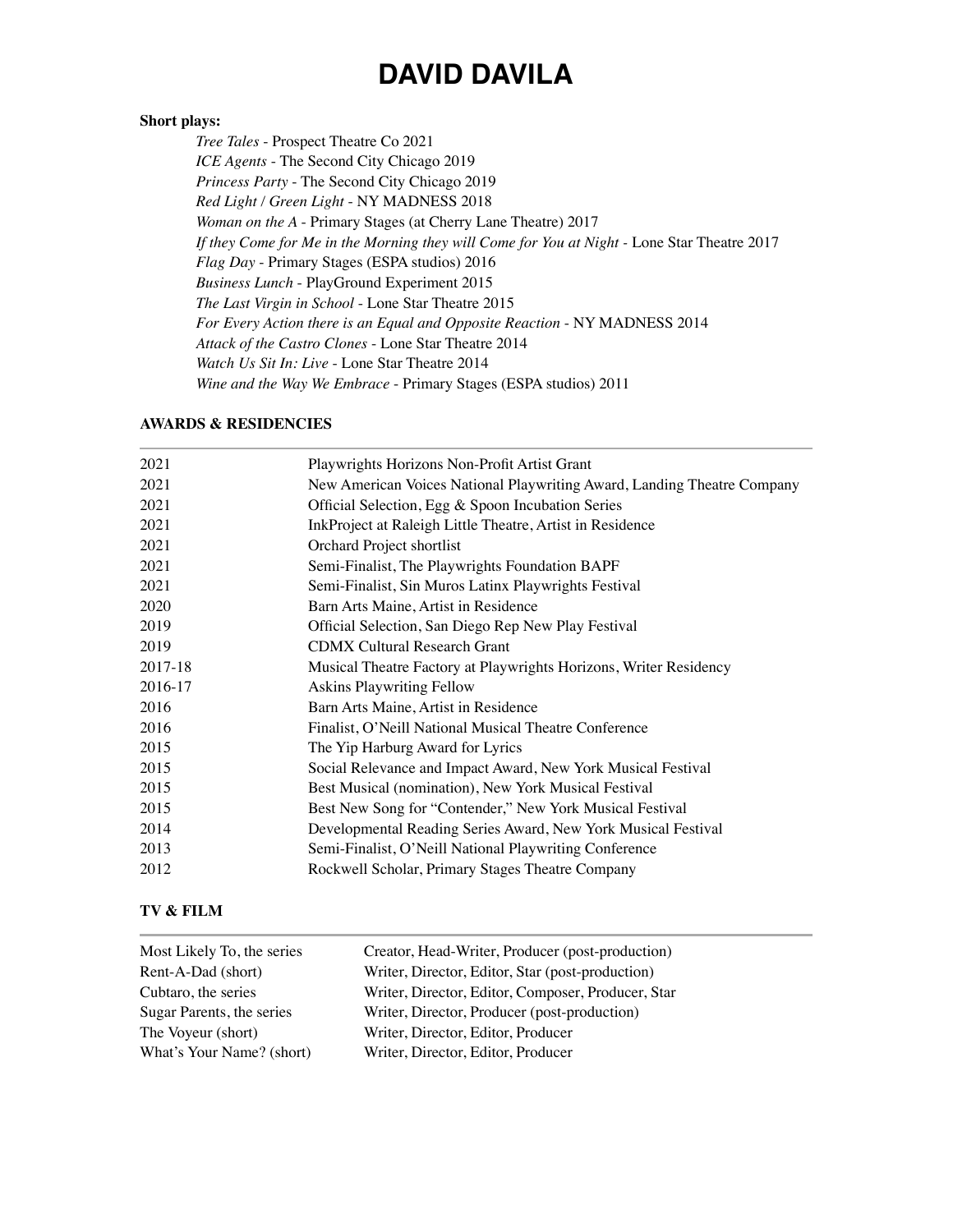#### **PILOTS & SPECS**

*Bowing Out (single cam sitcom):* A troupe of eccentric, gay, theatre-makers in Hipster-fueled-Brooklyn try to balance their Bohemian lifestyles with their deep desire to settle down and start families in New Jersey.

*Ripe (single cam dramedy):* A closeted, Mexican-American, son-of-a-preacher-man, teen comes of age in South Texas in Clinton's booming nineties amid the Latin explosion, and the gay rights awakening.

*Circuit (hour-long drama):* The biggest circuit party promoter in New York navigates the dangerous world of politics, sex, and trafficking as a string of bad overdoses threaten to destroy his operation.

*DEEPR (half-hour variety):* A cast of openly gay sketch comics offer hilarious and satirical insight into their New York City lives.

*Fraternizing (single cam dramedy):* A group of rag-tag college students try to form the first ever gay college fraternity in Pre-Marriage Equality Texas, 2003.

*Hotel Puerto Vallarta (multi-cam sitcom):* Four drag queens live and work at a rundown drag resort in Puerto Vallarta, Mexico, that doubles as a front for the local drug cartel. They may not be the most successful queens in town but Connie Guisada, Barbra Coa, Shante Houston, and June sure are the sassiest.

*The 36 Questions (a Looking spec):* Patrick agrees to go on an immersive blind date when he finds out Richie is on Grindr. Doris convinces Dom to let Augustine help him at the pop-up restaurant.

*The Cammys (a Modern Family spec):* When Phil discovers that Claire has secretly always wanted to go to the Oscars, he enlists Cam to help him throw the Oscar party of the century.

*Express Yourself (a Goldbergs spec):* Beverly goes on a quest to keep Adam from seeing Madonna's sexy banned music video for "Justify My Love."

*Deadlines, Breadlines & Vaccine Lines (a Conners spec):* Becky and Darlene are accused of colonialist violence when they go vaccine hunting. Dan refuses to go to a food pantry with Jackie.

| Playwriting                    | Rogelio Martinez, Kara Lee Corthron, Kia Corthron              |
|--------------------------------|----------------------------------------------------------------|
| Film & TV                      | Brent Forrester, Cheri Magid, Brooke Berman, Kara Lee Corthron |
| <b>Musical Theatre Writing</b> | Marsha Norman, Adam Gwon, Kait Kerrigan, Brie Lowdermilk       |
| Comedy Writing                 | Second City Chicago                                            |
| Improv                         | Second City Chicago, Upright Citizens Brigade NYC              |
| <b>Creative Writing</b>        | Denise Chavez                                                  |
| Performance                    | Judith Light, Charles Busch, Alma Thomas, Randy Graff          |
| Master of Fine Arts            | Indiana University (Playwriting/Screenwriting) - Exp. 2024     |
| Bachelor of Music              | University of Texas San Antonio (Arts Administration)          |
| Other University Study         | University of Texas Pan American (Creative Writing & Theatre)  |
|                                | University of North Texas (Opera Theatre)                      |

### **TRAINING AND EDUCATION**

#### **OTHER THEATRE EXPERIENCE**

Davila started his career as the head of choral activities at Harlandale High School in San Antonio, TX where he co-directed and produced many concerts, variety shows, fundraisers, tours, and musicals including Charlie and the Chocolate Factory, High School Musical, and the Wizard of Oz.

As a director/dramaturg Davila has directed readings and productions of dozens of new plays in New York City including the premiere production of Jaime Lozano's musical *Lighting Strikes Twice* (HOLA nomination), *The Pet Play* by Noemi de la Puente, *Legends of Texas* by Nilsa Reyna, *Gayby* by Richard Patterson, *Alien Sex Comedy* by Alan Charnock, and many more through Primary Stages ESPA, Lone Star